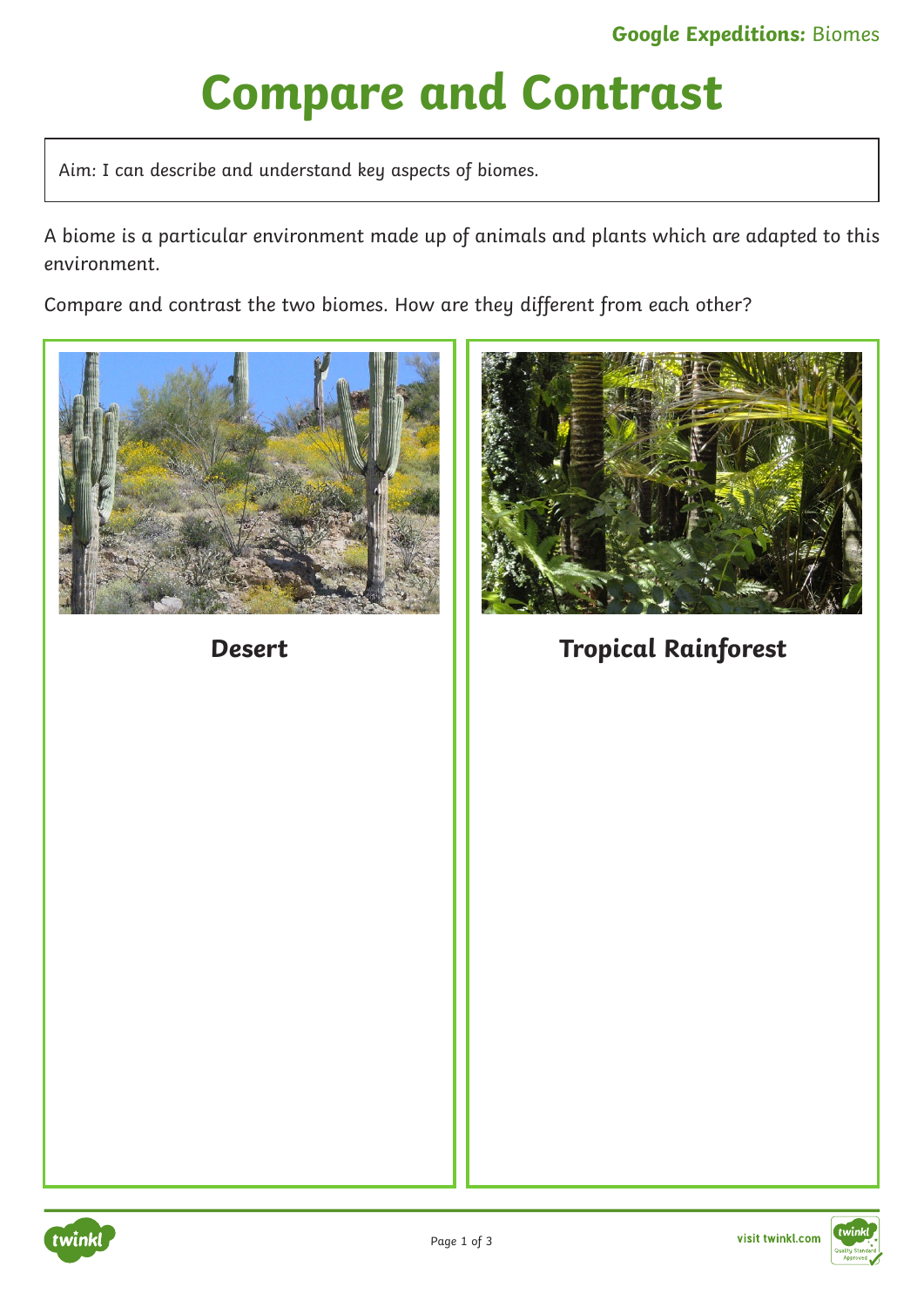# **Compare and Contrast**

Aim: I can describe and understand key aspects of biomes.

A biome is a particular environment made up of animals and plants which are adapted to this environment.

Compare and contrast the two biomes. How are they different from each other?





**Savannah Temperate Forest**



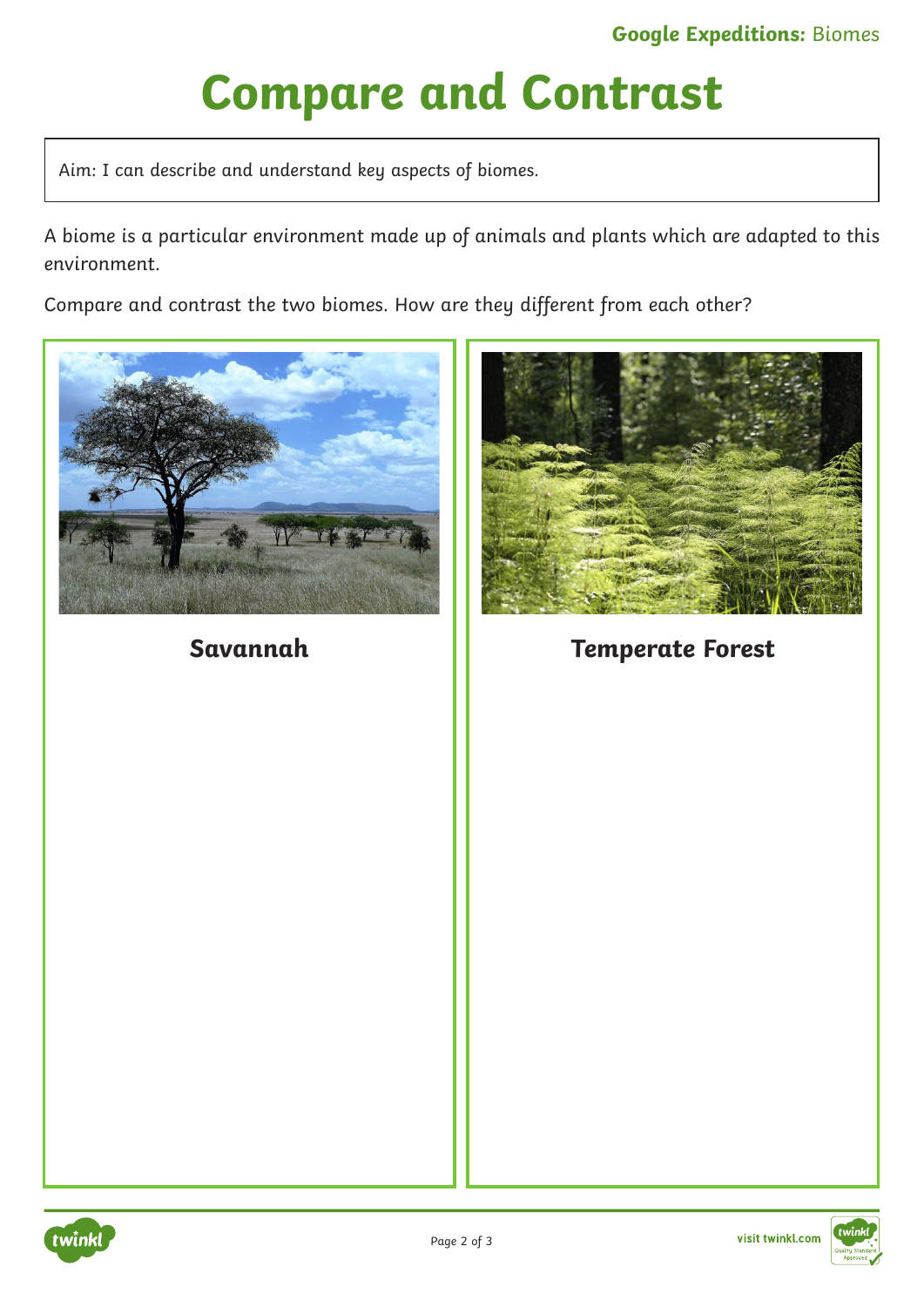# **Compare and Contrast**

Aim: I can describe and understand key aspects of biomes.

A biome is a particular environment made up of animals and plants which are adapted to this environment.

Compare and contrast the two biomes. How are they different from each other?





**Marine Freshwater**



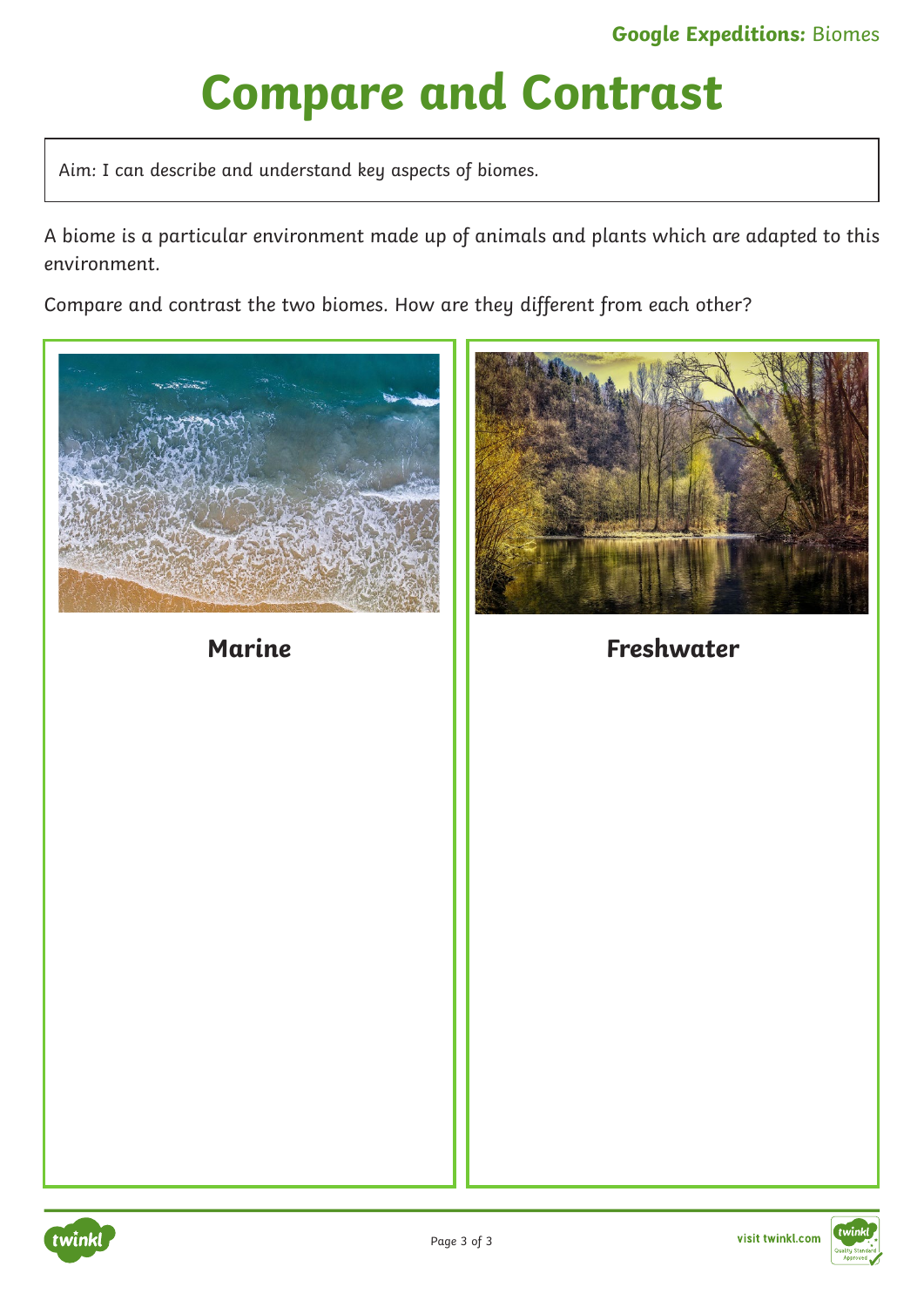## **Answers**

#### **Deserts**

- Deserts are the hottest and driest areas of the Earth.
- Temperatures can reach 50˚C during the day and below 0˚C during the night.
- There is little rainfall.
- Few people live in deserts.
- The Sahara Desert is the world's largest desert.

### **Tropical Rainforests:**

- Tropical rainforests are found close to the equator.
- The temperature is consistent throughout the year (around 30˚C throughout the year).
- There are two seasons: the wet season and the dry season.
- The hot and humid climate provides the ideal conditions for half the world's plant and animal species to live.
- The world's largest rainforest is the Amazon rainforest.

#### **Savannahs:**

- Savannahs are hot, dry grasslands.
- There are two seasons: a dry season (when plants die back) and a wet seasons (when plants grow quickly.
- Savannahs can be found in countries such as Brazil, Kenya, northern Australia, Tanzania, Venezuela and Zambia.

#### **Temperate Forests:**

- Temperate forests contain trees that lose their leaves in winter.
- Temperate forests can be found across most of Europe, USA, New Zealand, parts of Australia and northern Japan.
- The climate is mild and wet and there are warm summers and cold winters.